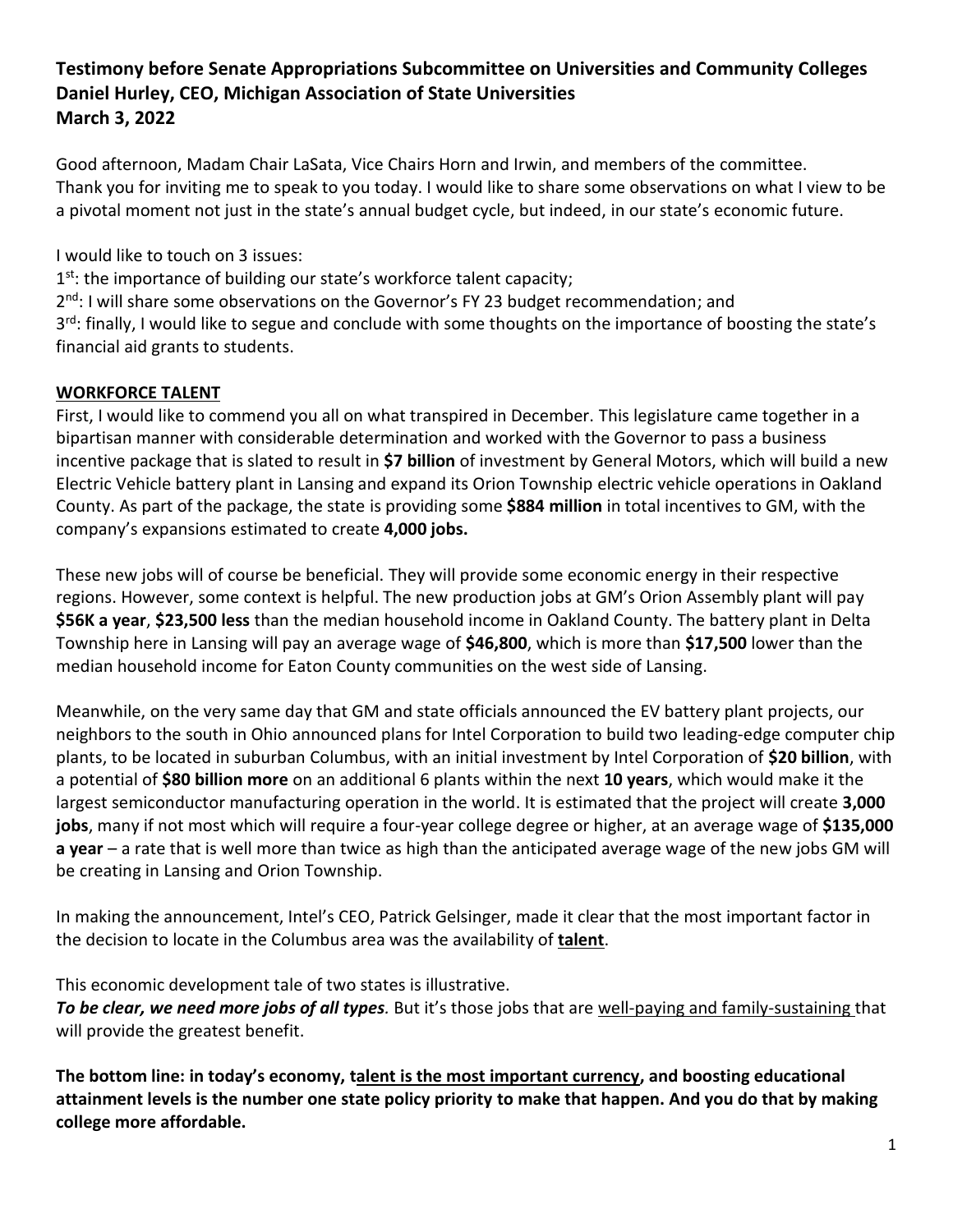You all have been provided with folders. Included in those folders are a series of commentaries that recently ran in Crain's Detroit Business. The individuals who authored them come from a diverse set of backgrounds from the private and non-profit sectors. I penned one of the commentaries, as did Dr. Britany Affolter-Caine, Executive Director, Michigan's University Research Corridor, who co-authored a piece that speaks to the importance of "Innovation Districts" in downtown Detroit, similar to the Medical Mile in Grand Rapids, and who is here with us today.

## **There is one theme that resonates among all the editorials: Michigan must increase its workforce talent capacity and doing so requires much greater state investment in our universities and in the 270,000 students they serve.**

If you don't have the time to read all the commentaries, I at least ask that you read the cover letter included in the folder. That letter is signed by several prominent voices representing the state's private sector. These individuals collectively underscore the vital importance of increasing Michigan's workforce and economic competitiveness by producing more workers with higher levels of postsecondary degrees and credentials to meet the needs across all industries and sectors. And the way to do that is for the state to make college more affordable and accessible. Importantly, **they also underscore the reality that tax cuts and corporate incentives alone can't make Michigan nationally and globally competitive or provide the workers our businesses need.**

The data could not be clearer: At the individual level, community level, and state level, the higher level of educational attainment – especially at the four-year degree level, the higher the personal incomes that are achieved.

Last week, Ryan Fewins-Bliss of the College Access Network came before this subcommittee and cited the state's own labor market forecast, which shows that a high proportion of the state's **50** *high-wage, highdemand* jobs in the years ahead will minimally require a four-year college degree. But to dig just a bit deeper on the data, it is telling that:

- Of the **16 occupations** that DO NOT require a bachelor's degree, the top starting wage is **\$29/hour** and the top overall wage is **\$41/hour**, which are set to generate **8,500 job openings annually** in the years ahead.
- Of the **34 occupations** that DO require a bachelor's degree or higher, the top starting wage is **\$58/hour** and the top overall wage is more than **\$100/hour** and are set to produce more than **15,000 jobs annually**.

There is a reason why virtually every state has set an educational attainment goal. In Michigan's case, it's to have at least 60% of our residents possess a degree or high-quality postsecondary credential by 2030.

We are at an incredible moment in this state's history. We are witnessing tremendous disruption and transformation when it comes to vehicle electrification and mobility innovation. Ford Motor Company's billion-dollar investment in Michigan Central Station in Detroit's oldest neighborhood, expected to house 5,000 high-paying, knowledge economy jobs, is just one example of the transformation that is underway. State policymakers have a historic opportunity to make some transformational investments given the unprecedented amount of unallocated dollars at their discretion. **The question is:** in the months ahead, will the necessary investments be made in our people and our workforce needed for Michigan to successfully make the transition needed to compete against the Silicon Valleys and Austins of the world? And now, apparently the Columbus, Ohios of the world?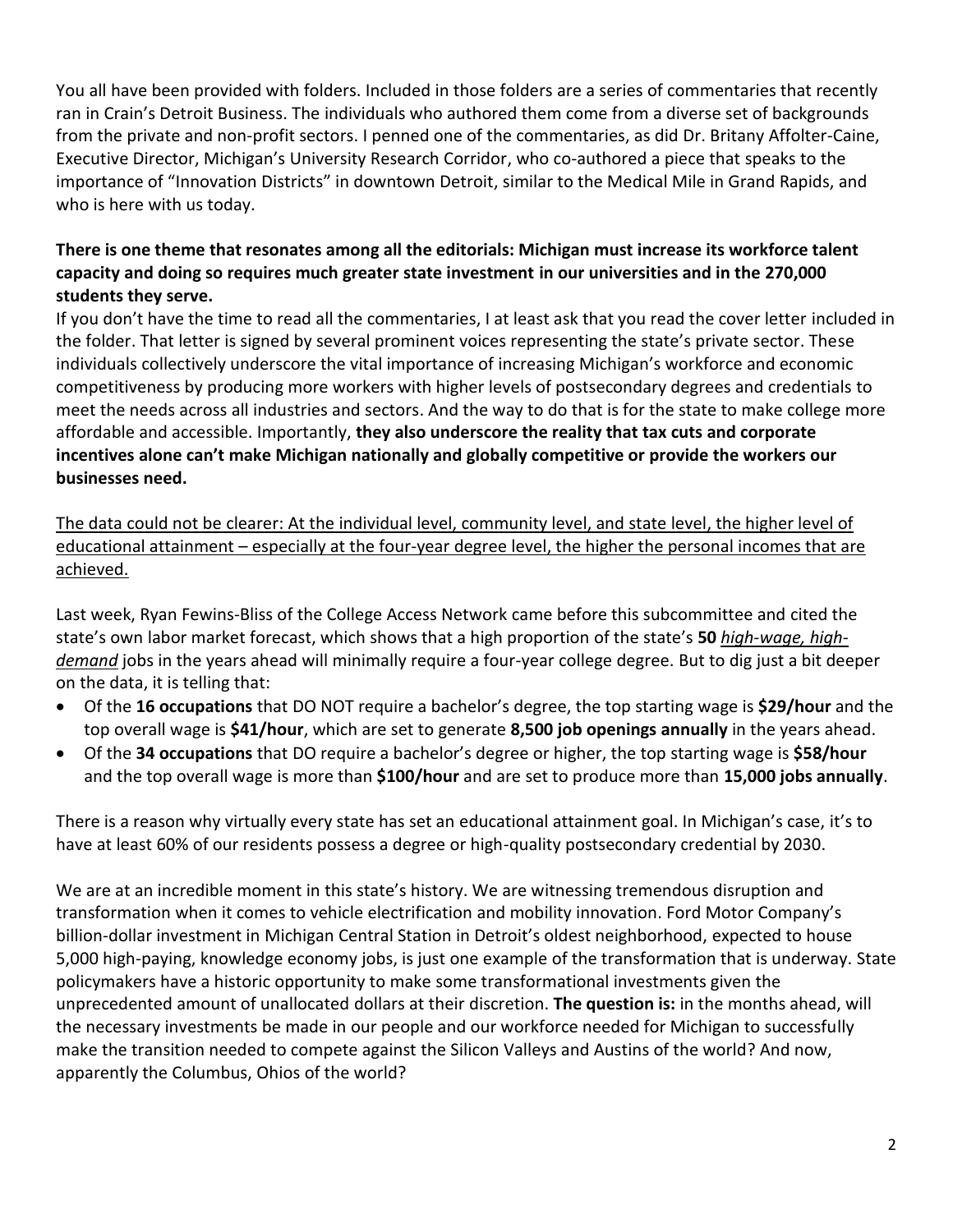Will we make a much-needed pivot toward reinvestment in college affordability to boost college degree attainment, and in turn be able to retain and recruit the companies that will produce the high-paying knowledge economy jobs of the future?

This very appropriations subcommittee – you all here today – have the ability to help determine which direction this state will head.

## **EXECUTIVE BUDGET RECOMMENDATION**

### *Operating Support*

The leaders of Michigan's 15 public universities are of course very pleased with the Governor's budget recommendation for FY 2023, in which she recommends an ongoing **5% increase** in operating support to each university, as well as a one-time allotment equal to **5%.**

While these numbers are impressive, I hope that they are not viewed as overly generous. They are in fact what is needed given the damage that has been done to college affordability during the past 20 years: Adjusted for inflation, Michigan's support for public universities—not even including financial aid—has been cut by an astounding **\$1 billion** (inflation-adjusted) over the past two decades, equating to a per-student reduction of **43%.** And as it involves a "base" budget increase of 5%, it should be noted that due to one-time payments during the past couple of years, the "base budget" actually dates back to FY 2020, aside from some technical adjustments up or down for Indian Tuition Waiver costs. When considering this, it should be noted that if the state had just increased operating support at Consumer Price Index levels for the past three years, the universities would already be receiving 11.3% more in their "base budgets."

Included in the materials you have been provided is a bar chart that shows the amount of **base** budget state appropriations collectively provided to the state universities during the past four-plus decades, adjusted for inflation. It shows that in Fiscal Year 2021, we hit an unfortunate historic milestone in which the funding level reached an all-time low, surpassing the previous low point of 1981. The chart serves as a stark reminder that we have a great deal of work to do to reinvest in higher education in Michigan, and 10 percent combined increase in one-time and recurring operations support reflects a meaningful effort in doing so.

# *ITEM (Information Technology, Equipment, and Maintenance)*

We are particularly pleased to see for the first time since 2000 a specific investment in campus improvement and facility maintenance that will assist with such things as upgrades to buildings, water systems, specialized technology, electrical and data networks, HVAC systems, and much more. The \$200 million recommendation for the state's public universities and community colleges is an exceptional use of one-time dollars. The state universities of Michigan have collectively been in existence for more than **1,700 years** and have served, in one way or another, **millions** of students, faculty and staff, and visitors. With all this aging and activity comes a lot of wear and tear on campus facilities. A recent survey of the universities shows a **\$3.9 billion** backlog of deferred maintenance needs. Clearly, this proposed one-time allotment, will be greatly beneficial, especially for our older campuses.

# *Capital Outlay*

It is noted that the Executive Budget did not include any planning authorizations for capital outlay projects at the state universities. We hope that some capital outlay projects are authorized for planning during the upcoming budget cycle. And we hope that any such authorizations do not displace the ITEM (information technology, equipment, and maintenance) monies that have been recommended in the Governor's budget plan. Given all the revenue available to meet the state's strategic needs, choosing between so-called ITEM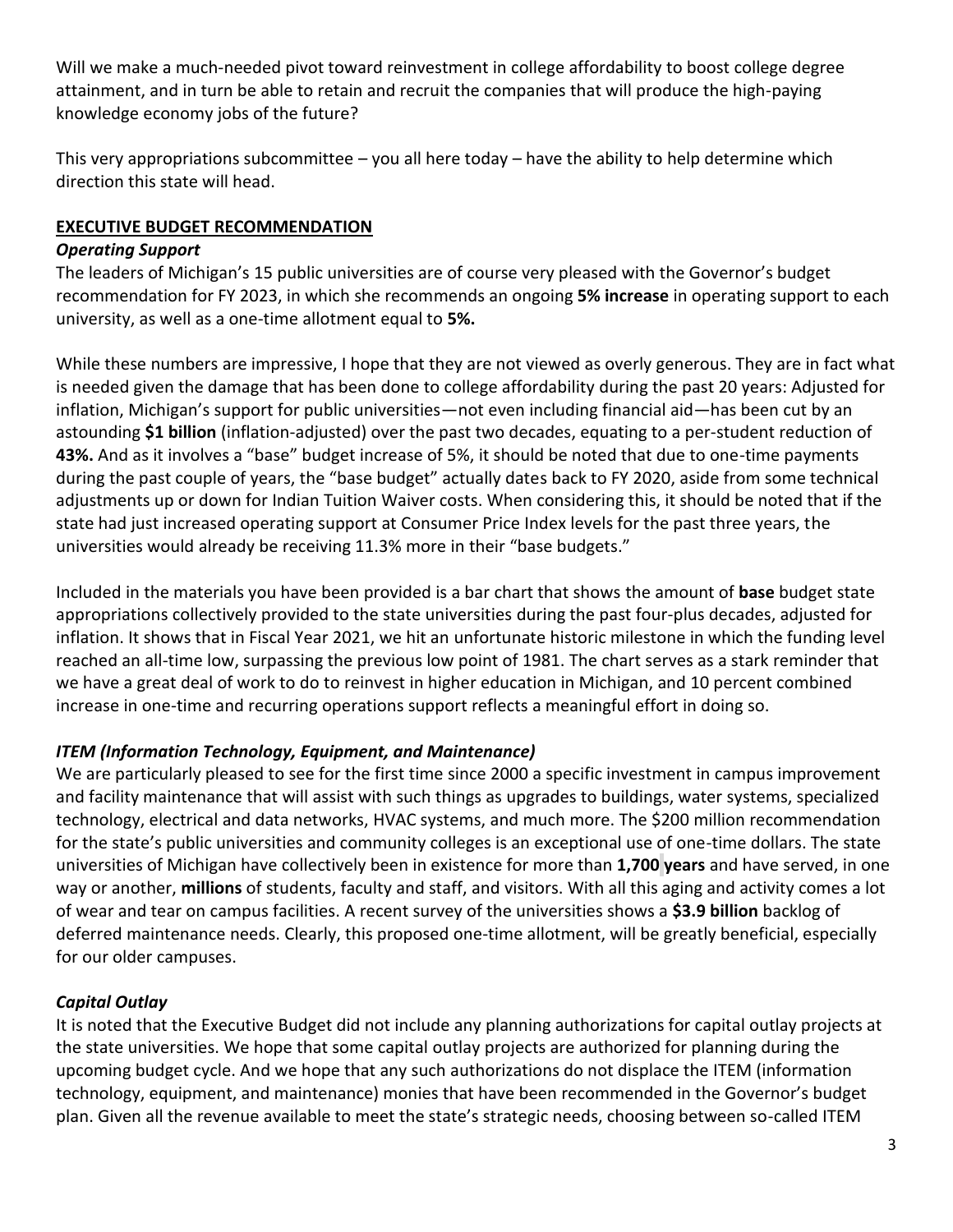funding and investing in a handful of campus capital outlay projects should not be an "**either-or**" proposition. It should be a "**both-and**" proposition.

Capital Outlay and Higher Education are separate budgets, separate funding sources, are for separate purposes, and are coordinated by separate legislative committees. The last capital outlay project planning authorization among the state universities was in **2018**, and before that only **two projects** were authorized for planning between **2010 and 2016**. For that matter, capital outlay once upon a time did not always require a campus match, nor did it cap state contributions at **\$30 million** until the Granholm Administration.

Surely, the state can take advantage of still low interest rates to bond for campus educational buildings that will serve our residents for generations to come, while at the same time using our one-time federal windfall to invest in **major scientific equipment** or **address deferred maintenance needs** to ensure that our current campus assets are safe, sustainable, and effective for teaching for many years ahead.

#### Let me conclude with my third and final topic:

#### **STATE STUDENT FINANCIAL AID**

#### SHEEO Study – Evidence of Positive Impact of State Financial Aid Programs

First, it is clear what the research says regarding the role that state financial aid has on student access and success. The State Higher Education Executive Officers association this past year conducted a systematic, comprehensive review of more than 100 research studies that demonstrated that state financial aid has direct—and positive—implications for student enrollment, retention, graduation, and post-graduate outcomes. This greater the investment, the greater the outcomes on all of these metrics.

#### Michigan Reconnect:

First, I would like to commend the proposed **\$55M in continuation funding** for the Michigan Reconnect program for community college students. Senator Horn, we have you in particular to thank for your leadership in helping to establish this program, which is one of the most notable state higher education policy successes Michigan has witnessed in the past couple of decades.

### Michigan Competitive Scholarship:

Overall, however, I do think there is much greater opportunity for a major investment in state grant aid for our less financially well-off students, especially those enrolled in our state's four-year institutions – either as integrated in the FY 2023 budget or via a supplemental appropriation.

Michigan is **dead last** in the nation in state funding of financial aid and is **34th** in the nation when including the federal TANF dollars that we use to subsidize these programs. Surely we can do better.

From an association standpoint, MASU has been recommending a \$400M increase in funding for the Michigan Competitive Scholarship program, which is the state's flagship scholarship. It's based on academic merit and financial need and goes to students attending the state's community colleges, state universities, and independent, not-for-profit four-year colleges. As such, it's portable, essentially serving as a voucher, allowing students to take it to the institution of their choice.

In our proposal, we recommend changing both the academic merit and financial need eligibility components to allow a much greater number of Michigan residents to qualify for the grant award. Evidence would suggest that utilizing a student's HSGPA and/or high school class rank **in addition to the SAT** test score helps identify more talented students who are ready for college. Due to the pandemic, which has led to a steep decline in